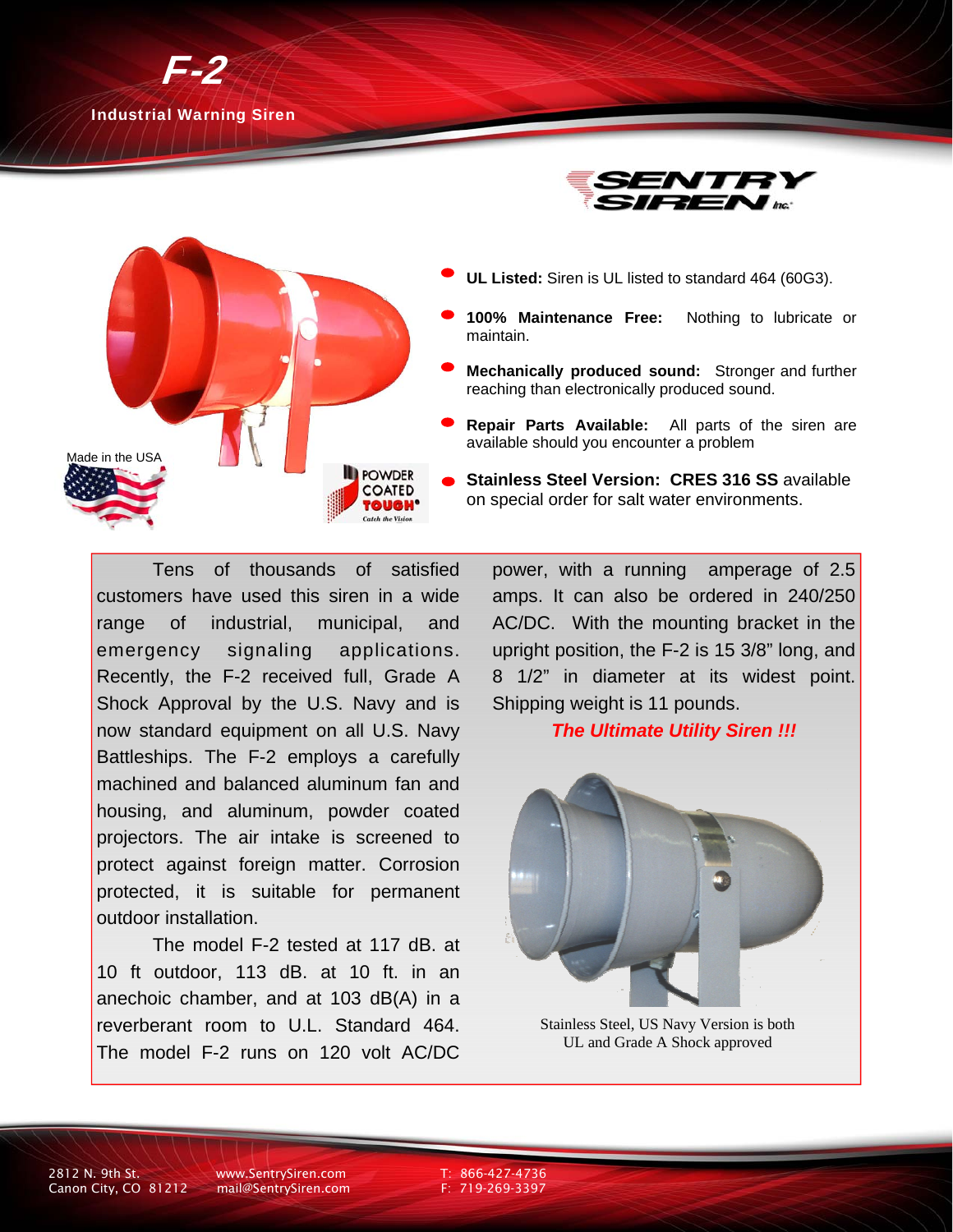

 P.O. Box 386 2812 N. 9th St. Canon City, CO 81212 Tel: 719-275-8691 Fax: 719-269-3397 www.SentrySiren.com

# Model F-2 Installation Instructions

# **Description:**

This motor driven siren is used as a general emergency signal in industrial and municipal areas, or as a fire alarm signal. Corrosion protected, it is suitable for indoor or outdoor installations.

## **Electrical Specifications:**

Input Power ———————— 120 VAC/DC Amps ——————————————— 2.5 Sound Pressure; 103 db(A) at 10 ft. as measured in a reverberant room by U.L. to U.L. Standard 464 and, 111 db(A) at 10 ft. as measured in an anechoic chamber, and 117 db at 10 ft. outdoor.

# **Installation:**

The siren may be mounted to any solid surface. At selected mounting location, mark for two mounting holes—4" apart See "Front View". Mount siren as shown in figure 2 using hardware suitable to the mounting surface. Hardware is not furnished.

### ctd.

To adjust siren direction, have the two nuts in figure 2 loosened, pivot siren to desired direction, and tighten the two nuts.

### **Wiring:**

*(To connect the siren to power source, a junction box and (2) wire nuts are required. )*  Turn electrical power off. Connect siren's white and black wires to 120 VAC/DC power source at junction box using (2) wire nuts. Restore power and check operation of the siren.

### **Maintenance and Test:**

Examine the unit periodically for damage and for accumulation of dirt. The siren should be tested monthly to ensure continuous service.

### **Duty Cycle:**

This unit is designed to run in intervals. Do not allow this siren to operate for longer than 15 Minutes at any given time without a 1 Minute cool down period.